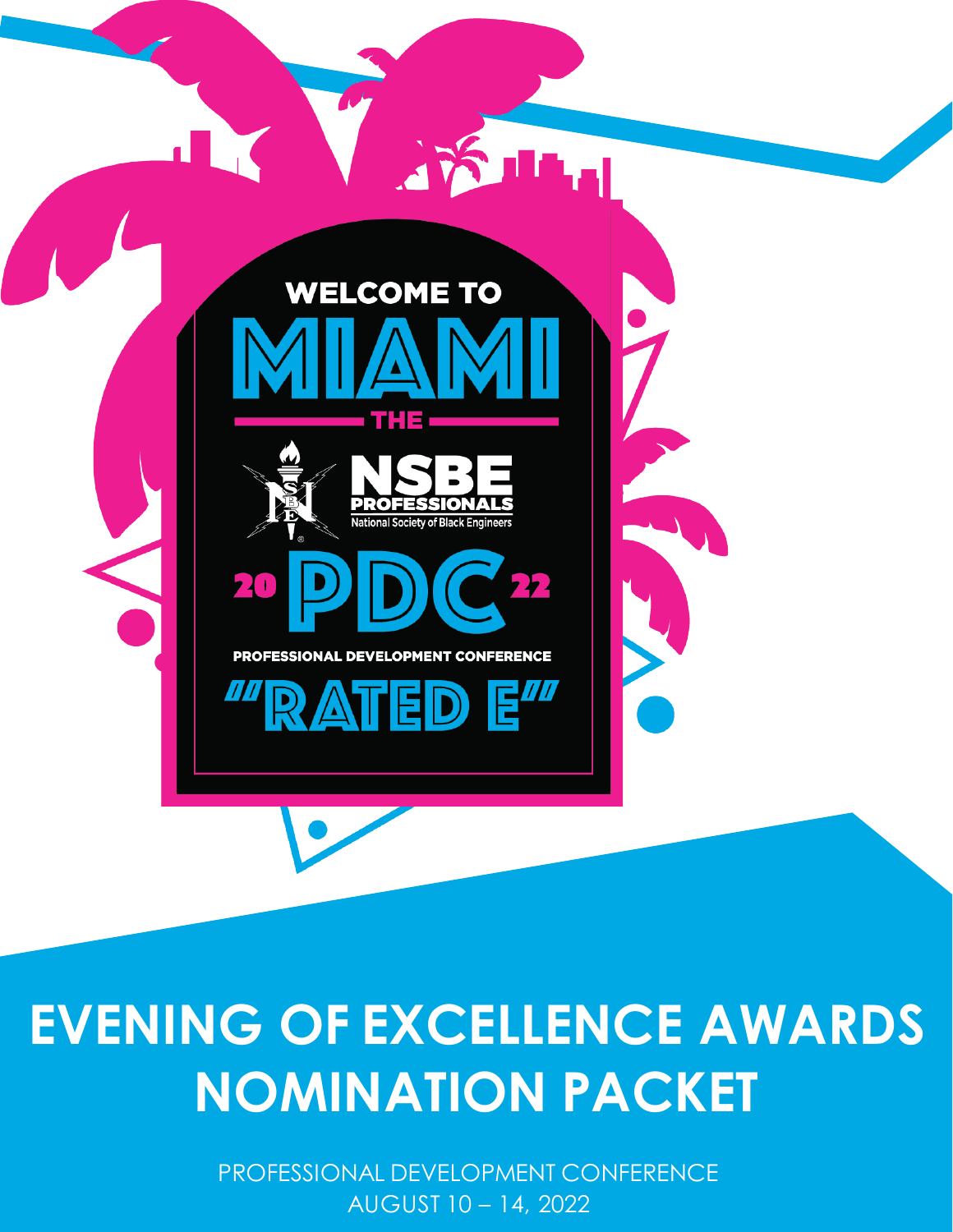### **GENERAL INFORMATION**

#### **1. BACKGROUND OF AWARDS**

The Evening of Excellence recognizes career and community achievement and showcase individuals, companies and organizations for their contributions and commitment to excellence. Launched in 2013, this event recognizes dynamic professionals, entrepreneurs and senior leaders across industry, government, education and the nonprofit sector.

#### **2. HOW TO APPLY**

Online applications are due July 22, 2022, at 11:59pm EST. Visit the 2022 Evening of Excellence Nomination [Application to access the online form. Determine who in your organization or what organization should be](https://forms.office.com/r/DfwXWR0hpm)  considered as a nominee. Use the information on the Award Categories section of the nomination packet to select the appropriate award for the candidate. Collect the items required for the nomination package. See the Nomination Checklist. A suggestion is to combine the items on the Nomination Checklist into a single PDF file. Submit your application for receipt on or before the deadline.

#### **3. NOMINATION CRITERIA**

Nominations are being accepted from all sources including NSBE members, industry partners, company, government, education, nonprofit and general public. Individual nominees are not required to be members of NSBE and company/organization nominees are not required to be affiliated partners of NSBE.

- The primary criterion for selection is excellence and demonstrated achievement in industry, government, education, or nonprofit sectors.
- If you would like to nominate an individual, company or organization for consideration, please complete the nomination form.
- The short recommendation statement should outline the achievements, community contributions and track record of excellence that distinguishes your nominee.
- All nominations will be reviewed and selection of the honorees will be based on the quality and content in the nomination submission.
- All honorees or a representative are expected to be able to attend the reception event in person

#### **4. APPLICATION CHECKLIST**

Each nomination package should also include the following items as indicated below:

- 1. Online nomination form
- 2. Current biography or leadership resume
- 3. Articles by and/or about the nominee (if applicable)
- 4. Two letters of recommendation
- 5. Other significant supporting materials (i.e. patents, awards, academic record, etc)
- 6. Recent headshot
	- Color photo
	- Minimum 300 dpi resolution
	- EPS, JPEG, or TIFF format

Save all files as "firstname\_lastname.filetype" such as John\_Smith.pdf.  $\gamma$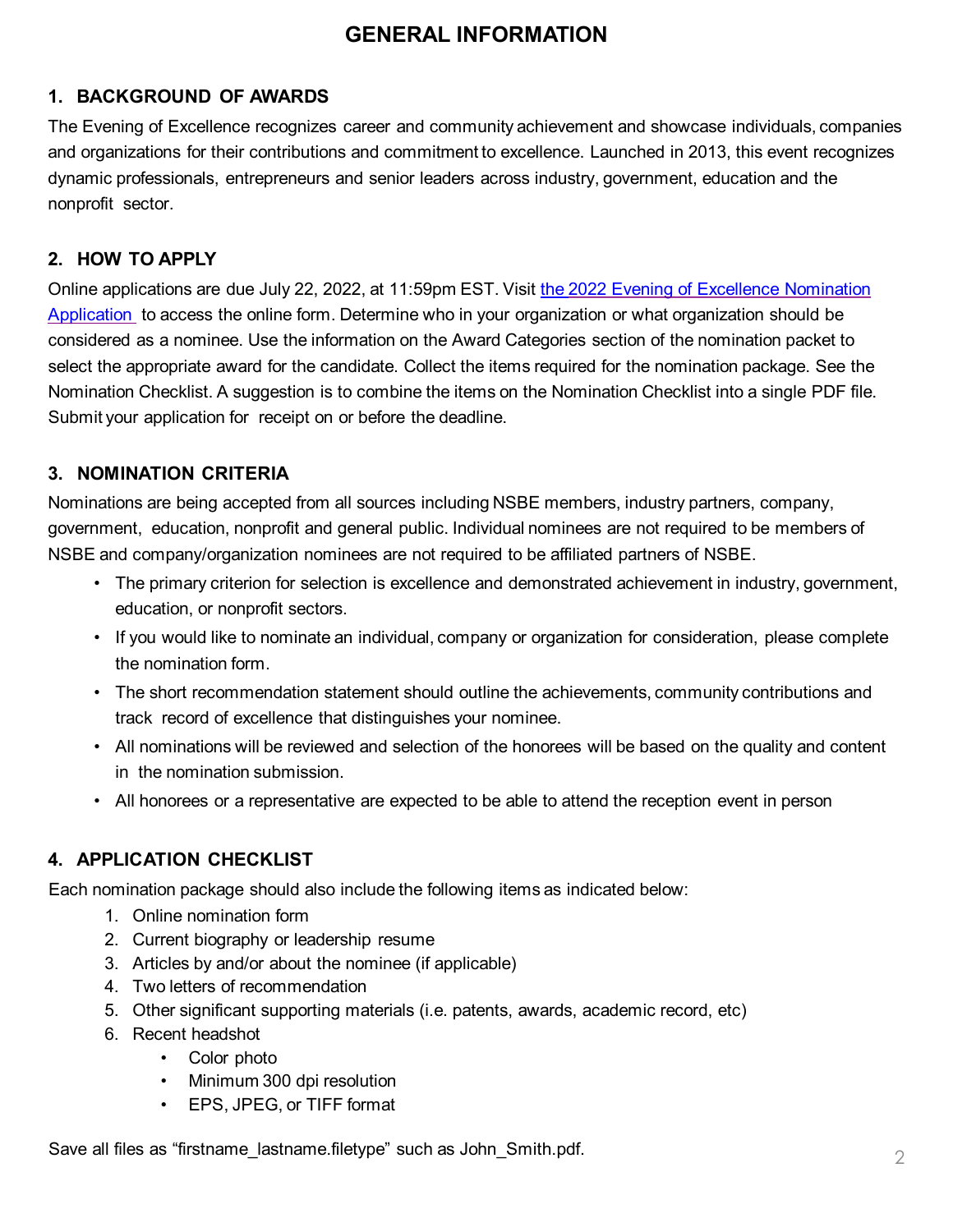## **OUTSTANDING INDIVIDUAL ACHIEVEMENT AWARDS AWARD CATEGORY DESCRIPTIONS**

#### **1. OUTSTANDING TECHNICAL CONTRIBUTION**

A person performing technological functions, who has designed, developed, managed, or assisted in the development of a product, service, system, or intellectual property that is a substantial achievement. The overall impact of the technological achievement is the prime consideration and offers a broad impact and high value to society as a whole.

The nomination package should show:

- The uniqueness/innovation of the development and the design
- The social and/or economic value of the development
- Quality of supporting documentation

#### **2. PROFESSIONAL LEADER**

A professional who has made significant discoveries, and advanced in their chosen STEM career path, and is acknowledged as a leader of large STEM initiatives. The significance of the work and the nominee's achievement as a role model for others in the field is important.

The nomination package should show:

- $\bullet$  > 5 years of work experience
- The uniqueness of the nominee's achievements
- The discipline required achieving the nominee's level of performance
- The nominee's triumph over obstacles in the field
- The nominee is a role model for youth and develops/mentors/advocates for junior engineers
- Quality of supporting documentation

#### **3. RISING STAR AWARD**

A professional who has recently started their career and has already made advancements in their community while also exceling professionally. The nominee could have created a new advancement at work or made a process more efficient by their contribution. The person is also seen as a leader for others and focuses on making the corporate world inclusive for all members inside and outside their workplace.

The nomination package should show:

- $\bullet$  < 5 years of work experience
- Impact of the community involvement and professional achievements
- Proven resilience and determination to overcome barriers
- Considered a leader within their company
- Quality of supporting documentation